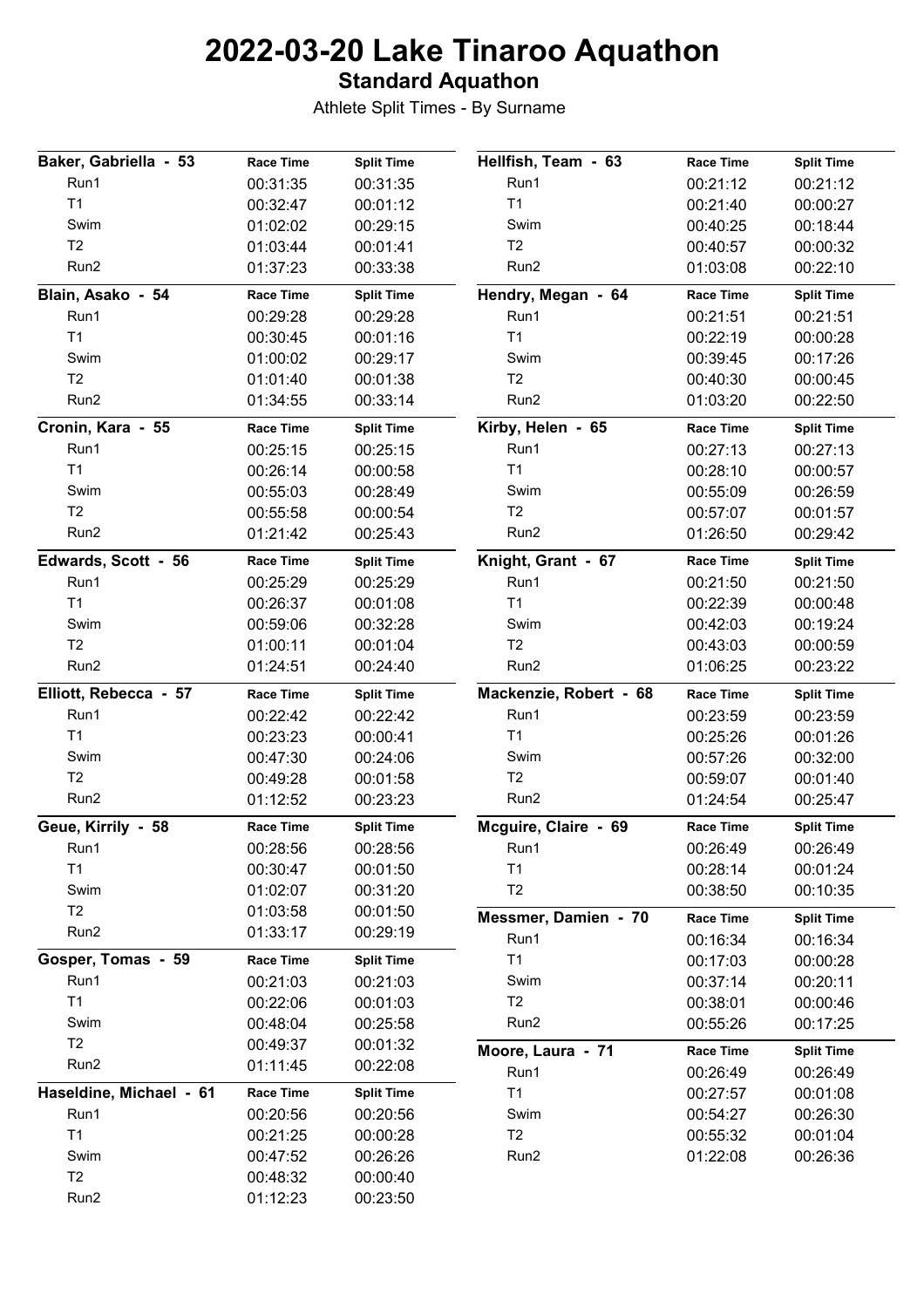### **Standard Aquathon**

| Ogilvie, James - 72 | <b>Race Time</b> | <b>Split Time</b> |
|---------------------|------------------|-------------------|
| Run1                | 00:22:41         | 00:22:41          |
| T <sub>1</sub>      | 00:23:14         | 00:00:33          |
| Swim                | 00:44:16         | 00:21:01          |
| T <sub>2</sub>      | 00:45:27         | 00:01:10          |
| Run <sub>2</sub>    | 01:09:13         | 00:23:46          |
| Renfree, Mark - 73  | <b>Race Time</b> | <b>Split Time</b> |
| Run1                | 00:22:26         | 00:22:26          |
| T1                  | 00:22:54         | 00:00:27          |
| Swim                | 00:45:35         | 00:22:41          |
| T <sub>2</sub>      | 00:46:43         | 00:01:07          |
| Run <sub>2</sub>    | 01:10:02         | 00:23:19          |
| Smyth, Helen - 75   | <b>Race Time</b> | <b>Split Time</b> |
| Run1                | 00:24:49         | 00:24:49          |
| T <sub>1</sub>      | 00:25:34         | 00:00:44          |
| Swim                | 00:52:13         | 00:26:39          |
| T <sub>2</sub>      | 00:53:20         | 00:01:06          |
| Run <sub>2</sub>    | 01:19:01         | 00:25:41          |
| Vernon, Emily - 78  | <b>Race Time</b> | <b>Split Time</b> |
| Run1                | 00:25:24         | 00:25:24          |
| T <sub>1</sub>      | 00:26:34         | 00:01:09          |
| Swim                | 00:49:56         | 00:23:22          |
| T <sub>2</sub>      | 00:51:39         | 00:01:43          |
| Run <sub>2</sub>    | 01:17:34         | 00:25:54          |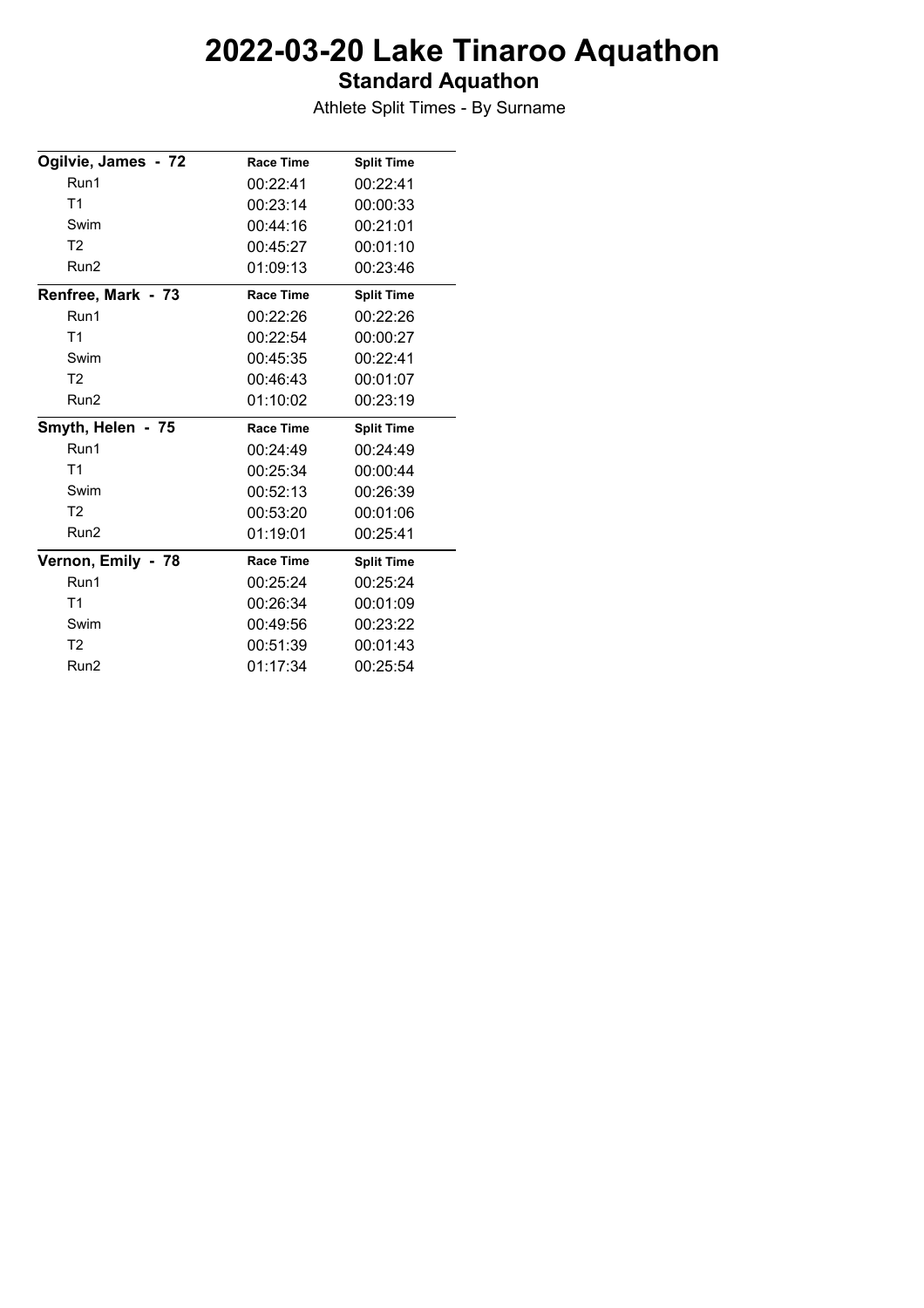### **Sprint Aquathon**

| Barlow, Natasha - 30   | <b>Race Time</b> | <b>Split Time</b> | Houston, Emily - 40   | <b>Race Time</b>     | <b>Split Time</b>    |
|------------------------|------------------|-------------------|-----------------------|----------------------|----------------------|
| Run1                   | 00:15:33         | 00:15:33          | Run1                  | 00:10:39             | 00:10:39             |
| T <sub>1</sub>         | 00:16:20         | 00:00:47          | T1                    | 00:11:27             | 00:00:47             |
| Swim                   | 00:34:38         | 00:18:18          | Swim                  | 00:24:29             | 00:13:02             |
| T2                     | 00:35:49         | 00:01:10          | T <sub>2</sub>        | 00:25:41             | 00:01:12             |
| Run2                   | 00:52:02         | 00:16:12          | Run2                  | 00:36:59             | 00:11:17             |
| Bernstein, Louise - 31 | <b>Race Time</b> | <b>Split Time</b> | Hudson, Cooper - 41   | <b>Race Time</b>     | <b>Split Time</b>    |
| Run1                   | 00:18:57         | 00:18:57          | Run1                  | 00:13:05             | 00:13:05             |
| T <sub>1</sub>         | 00:20:12         | 00:01:14          | T1                    | 00:13:40             | 00:00:34             |
| Swim                   | 00:42:18         | 00:22:05          | Swim                  | 00:26:58             | 00:13:17             |
| T2                     | 00:44:20         | 00:02:02          | T <sub>2</sub>        | 00:27:56             | 00:00:58             |
| Run2                   | 01:03:27         | 00:19:07          | Run2                  | 00:42:54             | 00:14:57             |
| Cats, Irene - 32       | <b>Race Time</b> | <b>Split Time</b> | Kelly, Leanne - 42    | <b>Race Time</b>     | <b>Split Time</b>    |
| Run1                   | 00:13:49         | 00:13:49          | Run1                  | 00:17:32             | 00:17:32             |
| T <sub>1</sub>         | 00:14:38         | 00:00:48          | T1                    | 00:18:58             | 00:01:26             |
| T2                     | 00:29:06         | 00:14:28          | Swim                  | 00:39:06             | 00:20:07             |
| Run2                   | 00:43:32         | 00:14:26          | T <sub>2</sub>        | 00:40:59             | 00:01:52             |
| Cornes, Kristian - 34  | <b>Race Time</b> | <b>Split Time</b> | Run2                  | 00:58:58             | 00:17:59             |
| Run1                   | 00:15:44         | 00:15:44          | Knight, Mitchell - 43 | <b>Race Time</b>     | <b>Split Time</b>    |
| T <sub>1</sub>         | 00:17:02         | 00:01:17          | Run1                  | 00:11:23             | 00:11:23             |
| Swim                   | 00:43:43         | 00:26:41          | T1                    | 00:12:10             | 00:00:47             |
| T2                     | 00:46:28         | 00:02:45          | Swim                  | 00:24:30             | 00:12:19             |
| Run2                   | 01:02:41         | 00:16:12          | T2                    | 00:26:08             | 00:01:38             |
| Cornes, Natalie - 33   | <b>Race Time</b> | <b>Split Time</b> | Run2                  | 00:39:51             | 00:13:42             |
| Run1                   | 00:18:38         | 00:18:38          | Langtree, James - 44  | <b>Race Time</b>     | <b>Split Time</b>    |
| T1                     | 00:20:42         | 00:02:03          | Run1                  | 00:11:09             | 00:11:09             |
| Swim                   | 00:37:37         | 00:16:55          | T1                    | 00:11:33             | 00:00:24             |
| Greatorex, Thomas - 35 | <b>Race Time</b> | <b>Split Time</b> | Swim                  | 00:25:09             | 00:13:35             |
| Run1                   | 00:09:47         | 00:09:47          | T <sub>2</sub>        | 00:25:45             | 00:00:36             |
| T <sub>1</sub>         | 00:10:10         | 00:00:22          | Run2                  | 00:37:20             | 00:11:34             |
| Swim                   | 00:21:53         | 00:11:43          | Paul, Barry - 45      | <b>Race Time</b>     | <b>Split Time</b>    |
| T <sub>2</sub>         | 00:22:33         | 00:00:40          | Run1                  | 00:13:27             | 00:13:27             |
| Run2                   | 00:33:21         | 00:10:48          | T1                    | 00:15:25             | 00:01:58             |
|                        |                  |                   | Swim                  | 00:31:07             | 00:15:42             |
| Hammacott, Joel - 37   | <b>Race Time</b> | <b>Split Time</b> | T2                    | 00:32:07             | 00:00:59             |
| Run1                   | 00:13:09         | 00:13:09          | Run2                  | 00:45:40             | 00:13:33             |
| T <sub>1</sub>         | 00:13:48         | 00:00:39          |                       |                      |                      |
| Swim                   | 00:33:08         | 00:19:20          | Sheppard, Beau - 46   | <b>Race Time</b>     | <b>Split Time</b>    |
| T <sub>2</sub>         | 00:34:32         | 00:01:23          | Run1                  | 00:16:45             | 00:16:45             |
| Run <sub>2</sub>       | 00:48:37         | 00:14:05          | T1<br>T2              | 00:17:44<br>00:41:53 | 00:00:59<br>00:24:09 |
| Hickey, Alistair - 39  | <b>Race Time</b> | <b>Split Time</b> |                       |                      |                      |
| Run1                   | 00:08:38         | 00:08:38          | Swindale, Jake - 47   | <b>Race Time</b>     | <b>Split Time</b>    |
| T1                     | 00:09:04         | 00:00:25          | Run1                  | 00:08:37             | 00:08:37             |
| Swim                   | 00:21:41         | 00:12:36          | T1                    | 00:08:57             | 00:00:20             |
| T2                     | 00:22:11         | 00:00:29          | Swim                  | 00:22:03             | 00:13:06             |
| Run2                   | 00:31:45         | 00:09:33          | T2                    | 00:22:31             | 00:00:28             |
| Hickey, Carmel - 38    | <b>Race Time</b> | <b>Split Time</b> | Run2                  | 00:32:32             | 00:10:00             |
| Run1                   | 00:12:37         | 00:12:37          |                       |                      |                      |
| T1                     | 00:13:14         | 00:00:36          |                       |                      |                      |
| Swim                   | 00:28:45         | 00:15:30          |                       |                      |                      |
| Run2                   | 00:41:59         | 00:13:14          |                       |                      |                      |